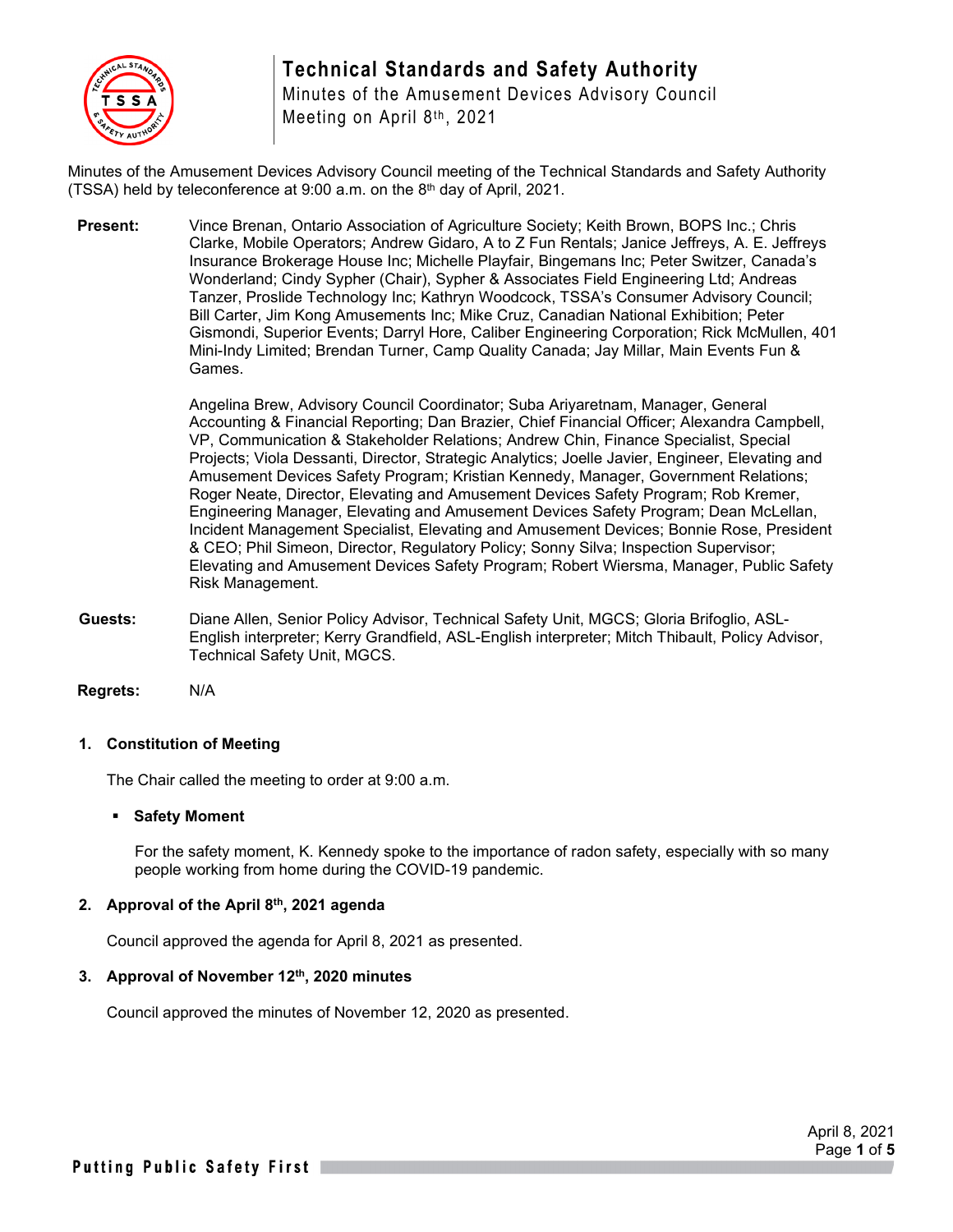

# **Technical Standards and Safety Authority**

Minutes of the Amusement Devices Advisory Council Meeting on April 8th, 2021

#### **4. Review of Action items from last meeting**

R. Neate spoke to the action items. On website postings, S. Silva commented that in the future state of the website and enhanced authorizations this is something TSSA will look into. In the meantime, it is perhaps something that can be on the association's website in the interim until TSSA can move forward with a new website and portal. S. Silva can take it back to Chris Clarke. There are contractual and privacy issues to factor in, which is why the association might be a good place to start. K. Woodcock commented that with some of the associations she is a member of there is the option of volunteering one's contact information.

On accreditation of mechanics R. Neate commented that it can be placed under the Other Business on the agenda as there are guests in attendance who wish to speak to the issue.

There was no other discussion about the action items.

#### **5. Chair's Update**

C. Sypher did not have an update since the last meeting.

There were no questions or comments from Council.

#### **6. TSSA President & CEO's Report**

B. Rose spoke to this item and treated the report circulated to Council prior to the meeting as read, focusing on key objectives. She noted that the first part of the IT revamp went live in March 2021. She opened the floor to questions and comments.

There were no other questions or comments from Council.

#### **7. Outcome-Based Regulator**

P. Simeon spoke to this item. He noted that it is important for Council members to think about how Outcome-based Regulator will apply. TSSA wants industry to start seeing concrete results, which he will share in the presentation. He walked through an implementation snapshot of the outcome-based regulator model, namely compliance standards, risk-based inspection frequency, compliance support and enhanced authorizations. Overall, the approach is a one-window experience at the point of registration and renewal.

D. Hore commented that he hopes the approach will improve gaps between accounting and engineering. That gap and not non-compliant owners who do not follow rules is what was happening. Inconsistent accounting department enforcement of rules is more the issue from his vantage point. D. Hore gave the example of multiple billings for items that should only be billed only once, like multiple ziplines that should be classed as one device, and there is no way between accounting and engineering to get the matter resolved. A flat fee should alleviate this issue. S. Silva added that this was a manual process in the past. TSSA hopes the new billing model will mean an automatic process.

P. Simeon detailed how compliance standards will work and the feedback TSSA received at the council meetings in the autumn of 2020 on compliance standards and inspection reports. The process to develop compliance standards was outlined, including engaging a working group from industry. D. McLellan showed a landing page for the escalator compliance standard, including links to regulatory documents, a graphic illustration of the device components, followed by a list of the key high-risk compliance requirements, each of which includes photographs. He spoke to the importance of buy-in from stakeholders, including a range of participants who provided feedback and field-tested the compliance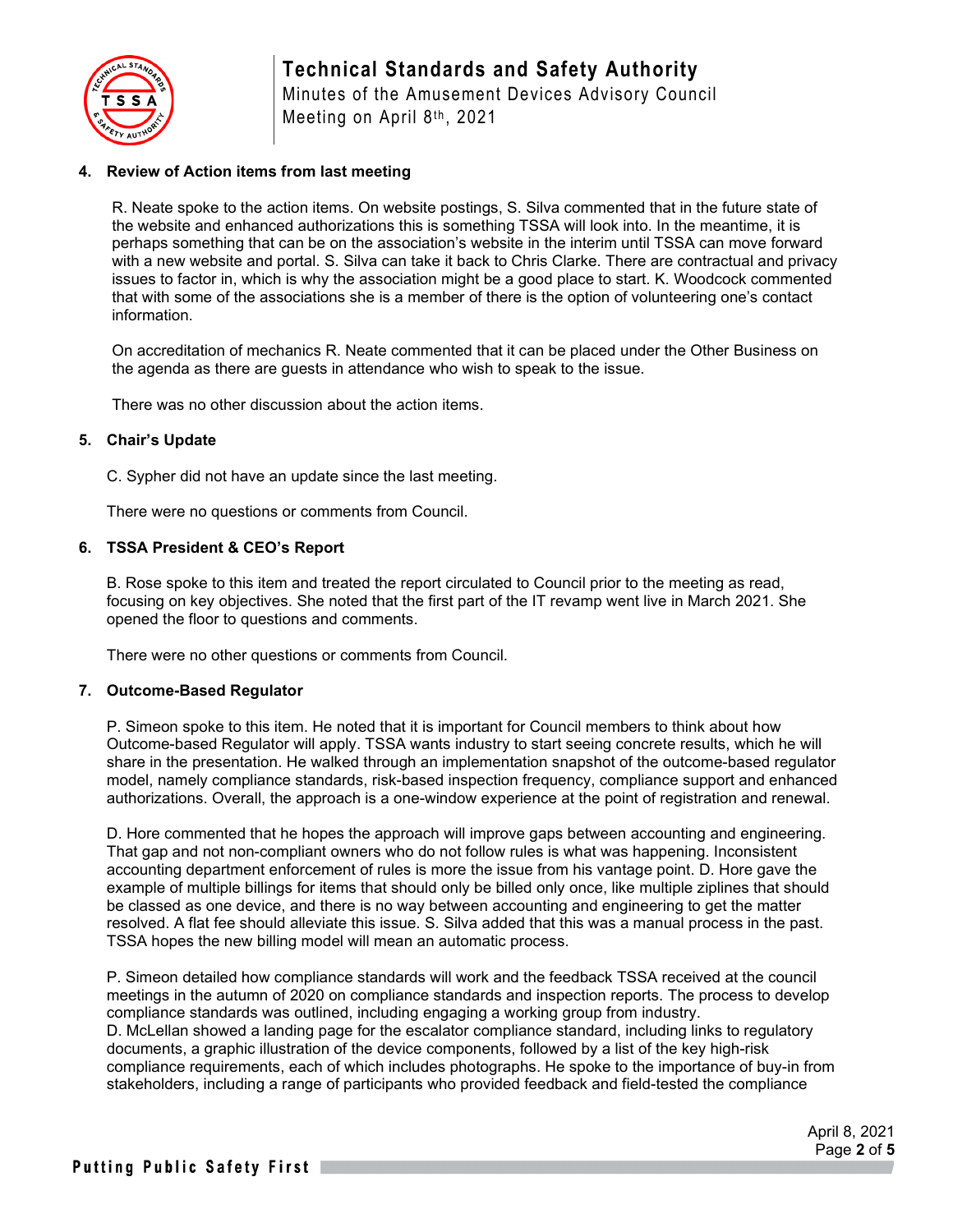

# **Technical Standards and Safety Authority**

Minutes of the Amusement Devices Advisory Council Meeting on April 8th, 2021

standards. It is a "living" document that can change over time. With amusement devices, R. Neate indicated that TSSA and the sector will begin with compliance standards for easier rides and then complex and unique rides will be looked into later.

P. Switzer commented that he can understand the purpose of a compliance standard for escalators but asked what the gap is to fill on the amusement side since the sector already uses similar compliance documents and checklists. D. McLellan replied that what is different for TSSA is that it tells inspectors and owners ahead of time what the high-risk items are it builds in more consistency in TSSA inspections. P. Switzer indicated that he is interested in being part of the compliance standard development. He asked how long the escalator standard took to develop. D. McLellan commented that there were three meetings, from October to January. R. Neate indicated that the program is laying out its plan so by next fall there should be a work plan on engagement.

There were no further questions or comments from council.

#### **8. Stakeholder Engagement**

A. Campbell spoke to the item. She spoke to what TSSA heard during the fall advisory council meetings, namely concerns about membership limits, which TSSA will address by considering letting members continue membership after two terms if there are no replacements. Councils also raised the issue of the relationship between Risk Reduction Groups and councils. Finally, consumer representation on all councils is a principle TSSA would like enshrined in the terms of reference. She also spoke to a desire to hold joint meetings, two of which were piloted this spring, namely Fuels and Boilers and Pressure Vessels/Operating Engineers. The idea of joint meetings is something TSSA would like to recommend going forward, including possibly for elevating devices, amusement devices and ski lifts.

K. Woodcock said the purpose of the advisory councils is to bring outside information into TSSA, less to use them as a plenary for TSSA to share information. It may make sense for operating engineers and boilers and pressure vessels as they are the same industry, but it is not as compelling for the ED, AD and Ski sectors. She did say it is tedious to hear the same messages at several meetings, so joint meetings might be worthwhile. Optimizing staff efficiency should not be the focus of council structures. A. Campbell replied that councils should be primarily about hearing from stakeholders, but where issues cut across all or most sectors, it is optimizing efficiency for stakeholders too, not only TSSA staff. Siloed sectors are also broken down with joint meetings. So, a balance is necessary between specific and general council meetings. K. Woodcock suggested webinars for issues like fee structure changes.

There were no questions or comments from council.

#### **9. Business Model Update**

#### D. Brazier treated the presentation as read.

P. Switzer asked if recovery from lost fees on fee relief will be recovered later or from another source. D. Brazier commented that it is coming from the Government of Ontario. M. Playfair on behalf of the waterpark association would like a review of fees for waterslides specifically, asking that they be classified as minor and major amusement devices and consideration for fees to be based on whether the attraction is minor or major. She understands that is not possible at the moment but would like on the record that how fees are applied to waterslides specifically is something the sector would like to see. D. Brazier said the business model is not static. It will be reviewed in the future. TSSA has committed to review it in one year after going live. D. Hore indicated a similar request for ziplines. Some are very simple and small and would like to be included in that review. The Chair thanked TSSA for the fee relief. It has been a very difficult year for the sector. The sector appreciates the support from the regulator and the Government of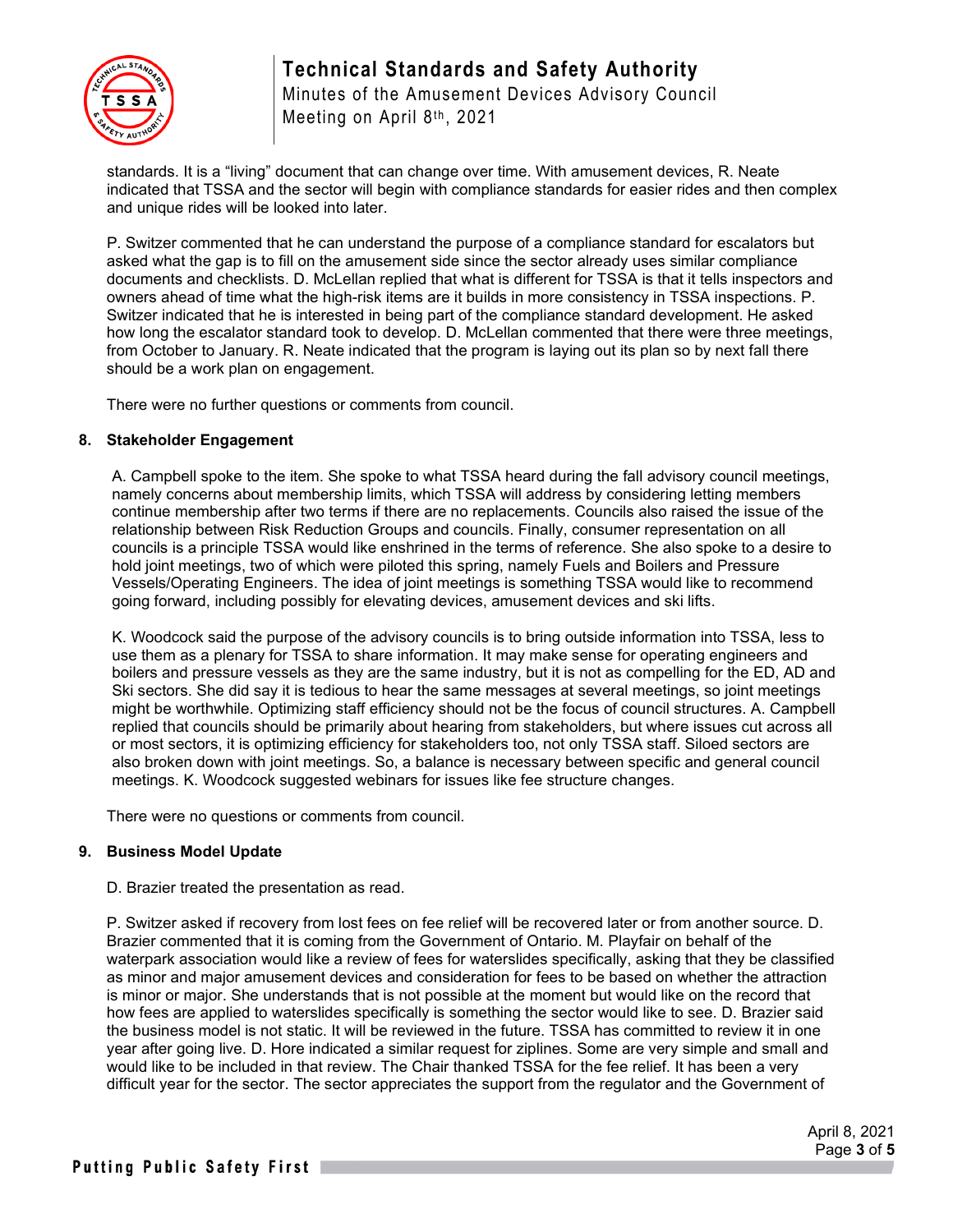

## **Technical Standards and Safety Authority** Minutes of the Amusement Devices Advisory Council

Meeting on April 8th, 2021

Ontario. S. Silva recognized the role of the sector in seeing the fee relief through. A. Gidaro commented that the sector is grateful for the support and had the Minister on a call to thank her directly. There will likely need to be relief next year as well at the rate things are going with the coronavirus.

There were no other questions or comments from Council.

#### **10. CAD Strategy Update**

P. Simeon detailed the CAD amendment changes that were made in the Amusement Devices CAD. There are no new Ontario-specific amendments in the CAD. TSSA will retain older ones. It will be published April 15 and effective June 15. TSSA has a six-month compliance timeframe for the codes to be effective. D. Hore asked if the CAD amendment is posted on the TSSA website for comment. He did not get notification of it through typical channels. K. Kennedy explained that TSSA uses e-subscriber lists and council mailing lists to notify stakeholders of the consultations.

There were no other questions or comments from council.

#### **11. Safety and Compliance Report**

R. Wiersma commented that since there was limited amusement devices activity, there were only 92 occurrences this year. He noted one incident in which an individual broke into a zipline facility with a makeshift harness who died in hospital from his injuries.

There were no questions or comments from council.

**Action**: A. Brew to circulate the link of the annual state of safety report to the council.

#### **12. Emerging Trends**

#### **Incidents since the last ADAC meeting**

R. Neate indicated there were no developments to report. D. Hore asked what the CAD distribution mechanism for industry is to provide feedback. S. Silva commented that CAD amendments are sent by subscriber notification.

K. Kennedy noted that CAD amendments are sent directly to council members. Also, there is an esubscriber option on TSSA's website for industry and if a council member is part of the risk reduction group members involved in drafting the CAD amendments.

There were no questions or comments from council.

### **13. Ministry of Government and Consumer Services Update**

D. Allen treated the item as read.

There was no questions or comments from council.

#### **14. Topics Raised by Council**

The Chair indicated there are no specific items she is aware of. S. Silva did not have anything else to add either.

There were no questions or comments from council.